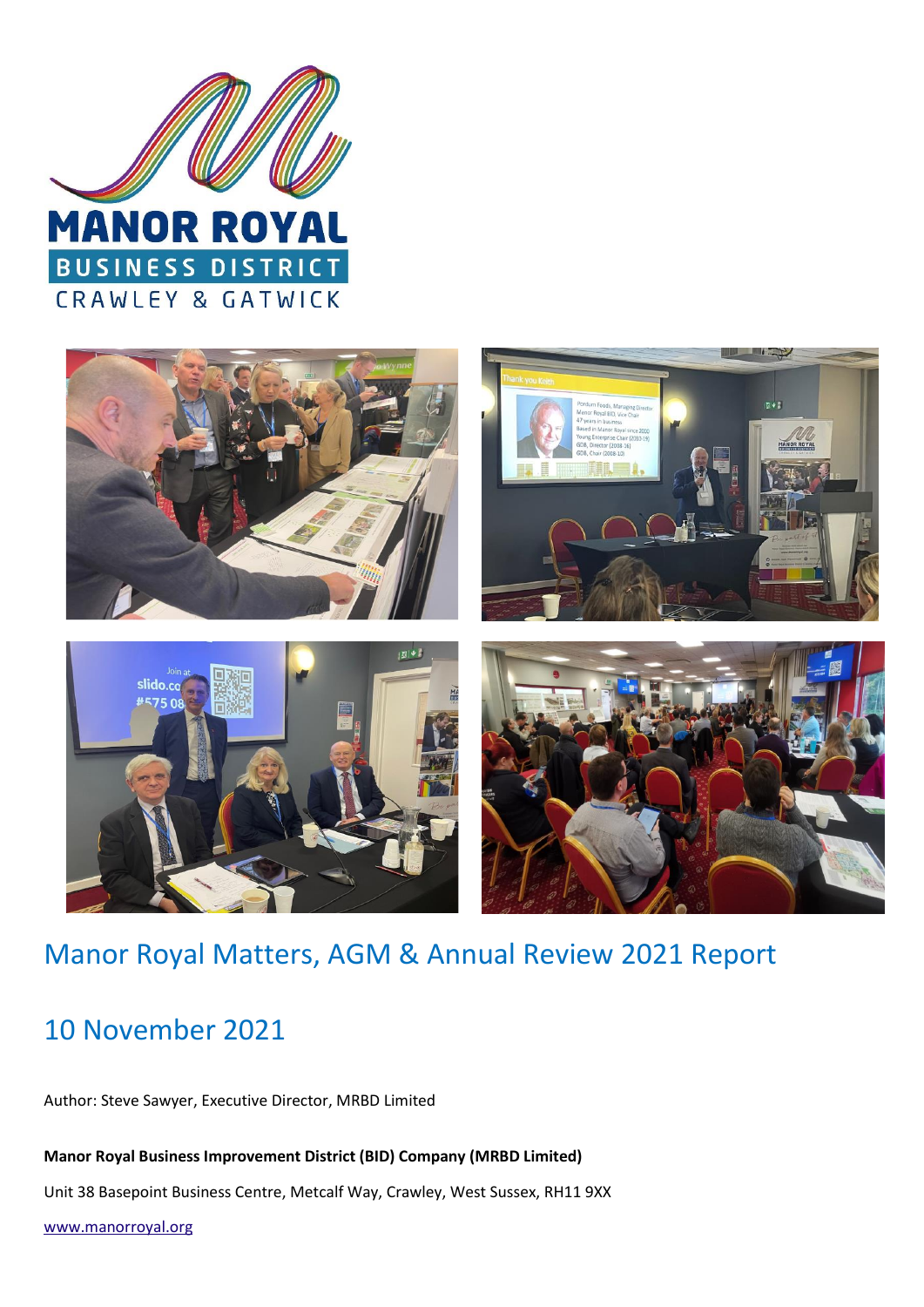## **INTRODUCTION**

The Manor Royal Matters event took place on 10<sup>th</sup> November and included the Manor Royal BID AGM and Annual Review. The event took place at Crawley Town Football Club and was the first major in-person event staged by the BID since before the COVID-19 pandemic restrictions.

The purpose of the event was to inform people of what the Manor Royal BID had delivered in the past year, how the Business District was performing now and what was planned for the future.

After introductions by the Manor Royal BID Chairman, Trevor Williams (Thales UK), the first half included the normal business of the AGM and a review of the past year in the form of a presentation of the Annual Report by Steve Sawyer (Executive Director). This was followed by a presentation by Marc Tomes (Allen Scott Landscape Architects) of the work he has been doing to create the new Manor Royal Projects Pack & Environmental Audit.

Having said farewell to retiring Vice-Chair, Keith Pordum (BonCulina), the second half involved an interactive electronic voting session by delegates that stimulated a panel debate of the issues, challenges and opportunities businesses are facing covering people's experience of doing business on the Manor Royal Business District, their feelings about the BID and wider issues impacting on business in Manor Royal.

The panel included Dee Mathieson (Elekta), Cllr Bob Lanzer (West Sussex County Council) and Trevor Williams.

Almost 90 delegates attended the event of which 70 participated in the electronic voting session.

This report provides a commentary on the how delegates voted and will be used to inform the work of the BID.

## **DEMOGRAPHIC OF DELEGATES**

The event was open to Manor Royal based businesses and people, plus supporting partners. 66% were people who worked or managed a business on Manor Royal. The rest of the audience (34%) was made up of partners and supporters.

### **HOW SATISFIED ARE YOU WITH MANOR ROYAL?**

91% said they were either satisfied or very satisfied with Manor Royal, compared to 93% who made the same claim last year. Since 2018 satisfaction levels have consistently been in the high 80s / early 90s.

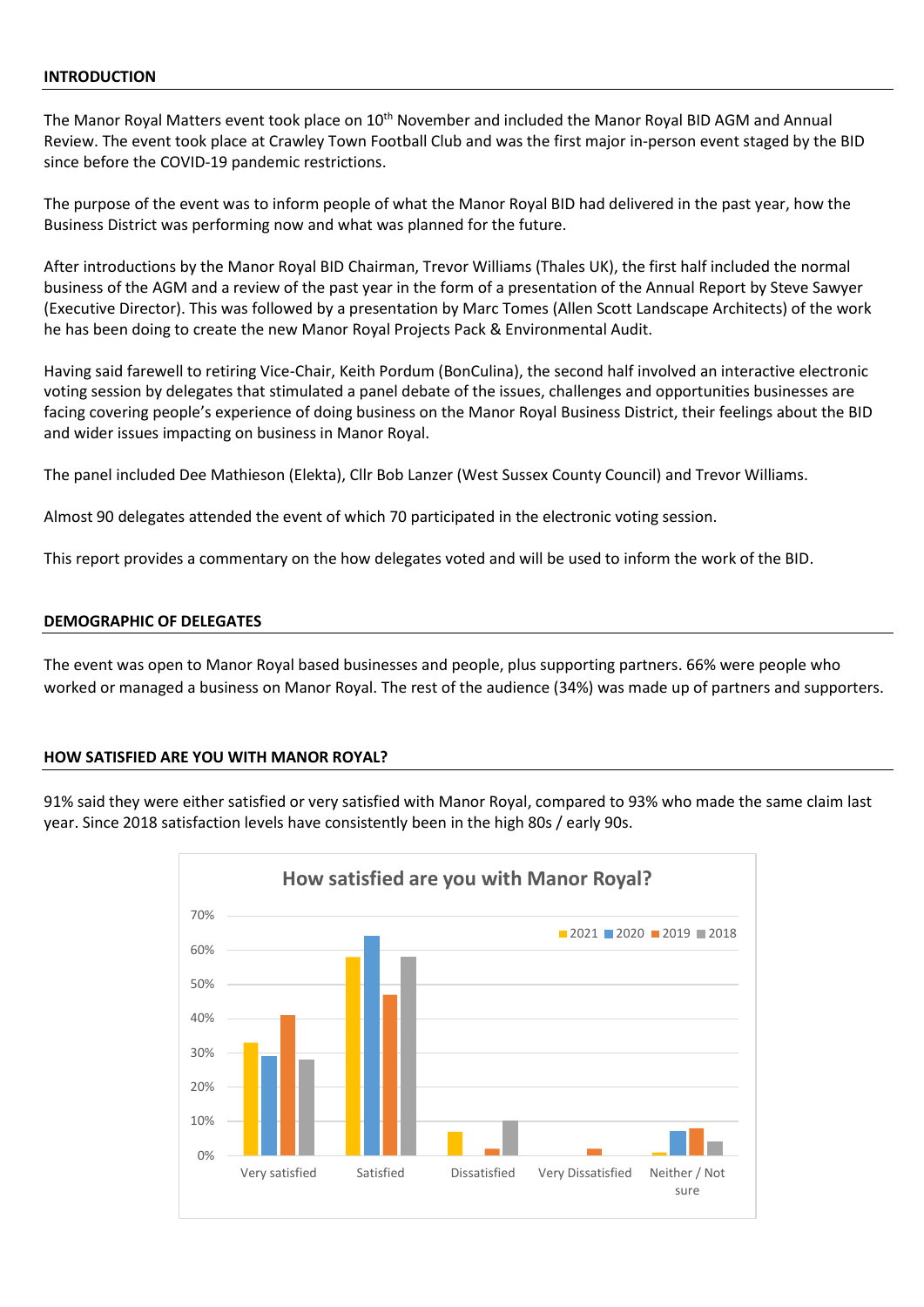41% felt that Manor Royal had got better in the last year, compared to 26% who felt the same way last year. 32% felt it had stayed the same. While more people reported that Manor Royal had improved, this figure is not as high as those recorded in 2019 and 2018. This could reflect the fact that no place can improve infinitely year-on-year and serves as a reminder to guard against complacency. Encouragingly, the levels of people who felt Manor Royal has got worse remains very low.



## **ABOUT THE BID**

Over 96% of people said they were supportive of the Manor Royal BID, which remains consistently high. The most notable change was when delegates were asked if they felt the BID was focussed on the right things. 77% responded positively, while 17% felt the BID was mostly focussed on the right things (compared to 86% and 7% respectively who voted on the same question in 2020). Only 1% felt the BID was not focussed on the right things.

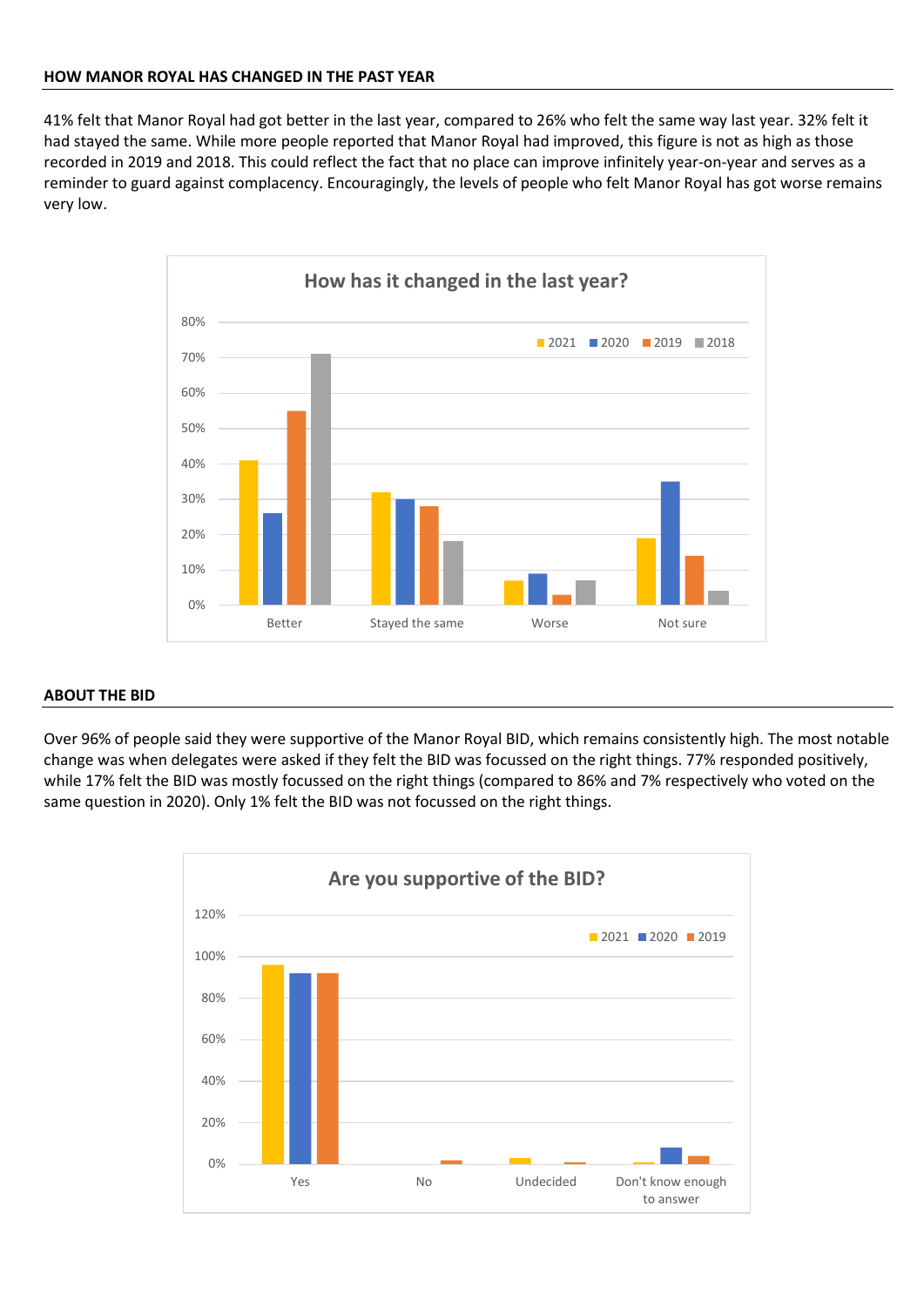## **ON MANOR ROYAL BID PROJECTS**

When asked which BID projects delegates most valued, last year saw a notable change compared to previous results. This trend continued in 2021. "Investment in appearance and facilities"(76%) continued to be highly valued by most, along with "Representing and promoting the area"(46%). "Enhanced maintenance"(55%) received significantly more support than the previous year (26%) with investment in "On-site renewable energy generation"(30%) jumping ahead of "Events"(24%) for the first time.



## **ON WAYS TO IMPROVE MANOR ROYAL**

This question focussed on ways delegates would like to see Manor Royal improve. The importance attached to "Building a strong community"(33%) still ranked highly but not as high as 2020 (63%) and reversed somewhat the previous trend.

"Parking and transport issues"(67%) once again topped the list of priorities with efforts to improve the appearance of Manor Royal being reinforced as important (54%). Once again, sustainability ranked highly(48%) consistent with the previous year when it came to prominence for the first time. Creating better facilities and open space(39%) rose in importance compared to the previous year, returning it to levels first seen in 2018.

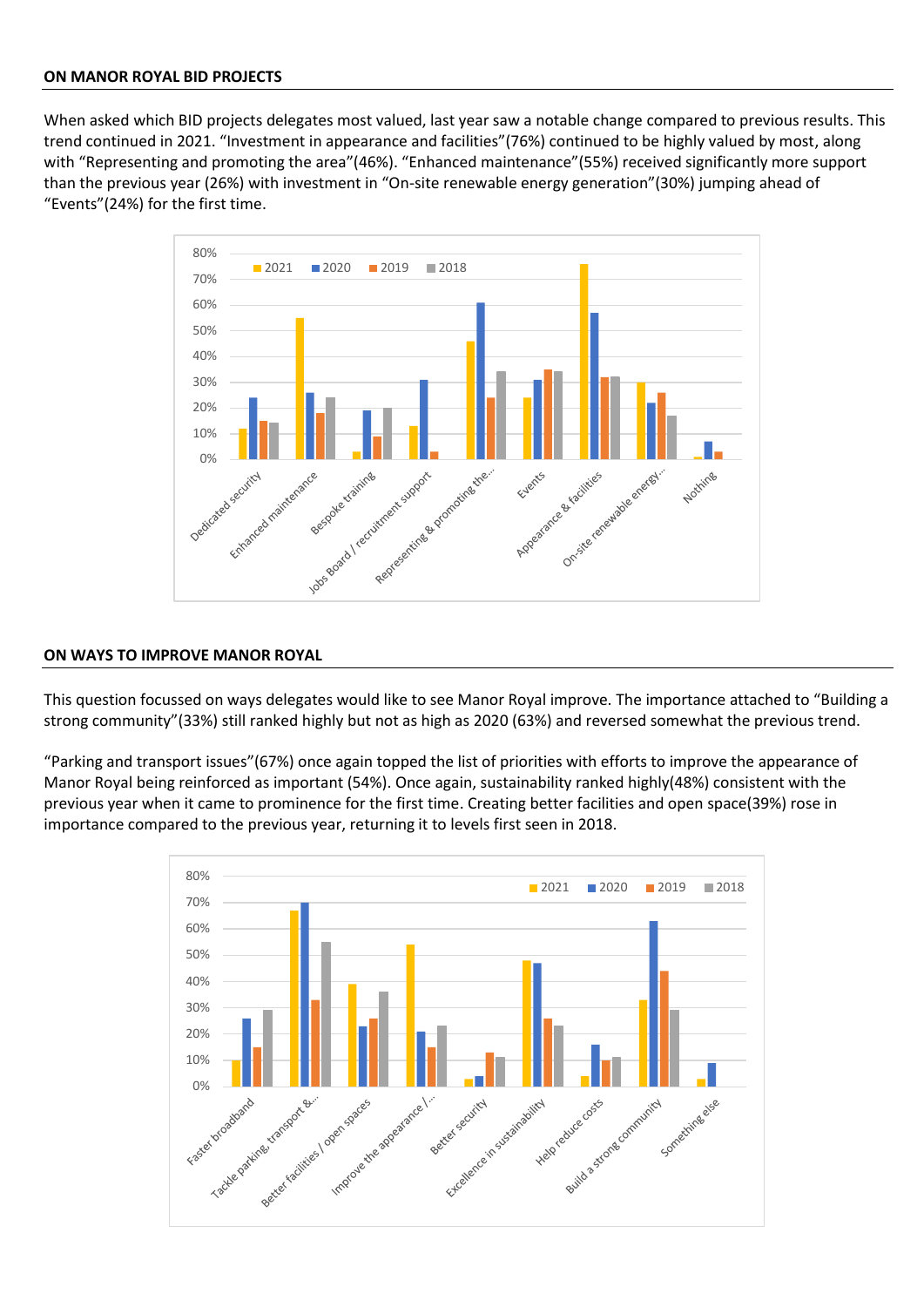Following a notable dip last year, confidence levels were up with 96% reporting feeling either "very" or "moderately" confident. Far fewer(4%) reported feeling "not very" confident and no one reported feeling "not at all" confident". Taken at face value, confidence in Manor Royal overall has never been higher.



In line with higher levels of confidence, 75% were also predicting some form of growth in the next 12 months. Very similar to pre-pandemic levels. Far fewer felt they would "shrink" in the year ahead, again similar to 2019 results.



While these figures are undeniably positive, it is important to interpret them with a degree of caution. It could be the most pessimistic companies were not in attendance and previous studies suggest that companies operating in certain sectors report being more vulnerable. It is not possible from these headline results to understand how this confidence and predicted levels of growth translate across sectors and can be said to be representative of Manor Royal as a whole. Nonetheless, the headline figures are encouraging.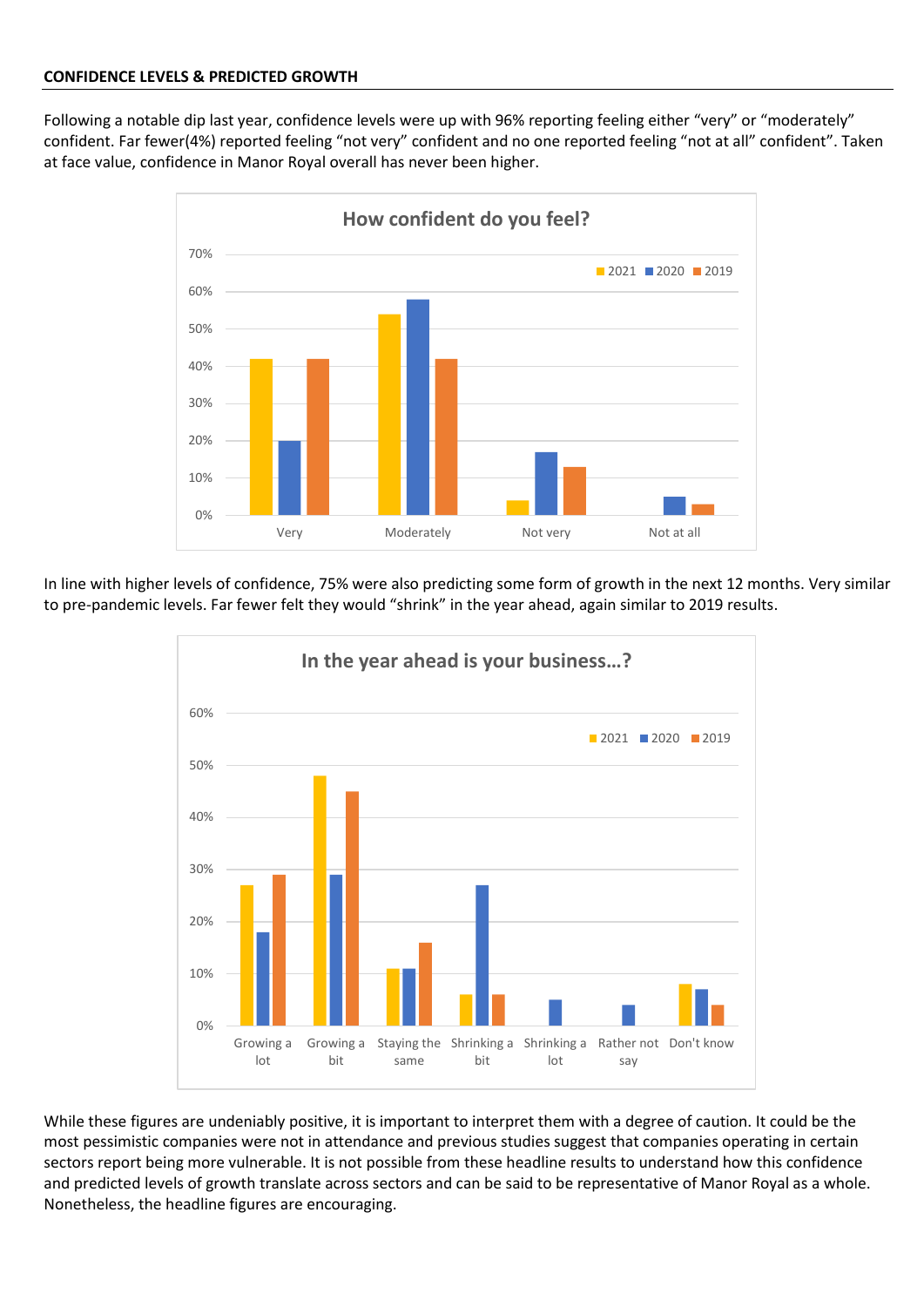This question was asked to gain an insight into those issues that are holding Manor Royal businesses back in some way reflecting on the day-to-day issues that might affect a business. In 2020 during the midst of the pandemic, "Generating sales" was the biggest issue for businesses. This year the striking change is the difficulty companies report with recruitment(60%) and fears of rising costs(48%). "Generating sales" still ranked highly(32%) but not as high as in 2020.



COVID-19 is less of a concern for people this year(38%) compared to last year(66%), although it is still clearly on people's minds. On-going "Economic Uncertainty"(58%), which could be a combination of factors, is troubling for many and the impact of "negative press"(29%) was again a consideration.